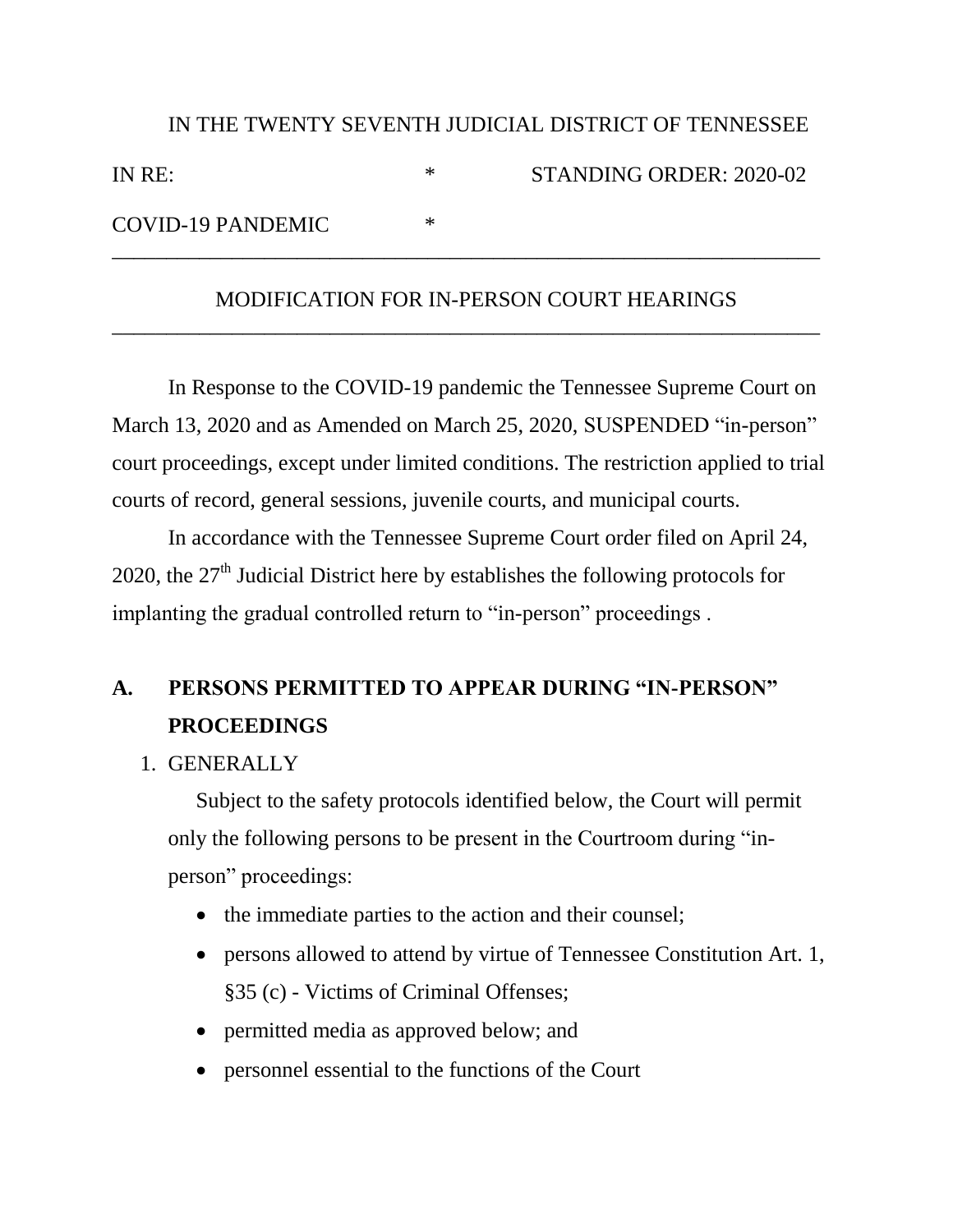#### 2. MEDIA REQUESTS

Members of the media may attend any "in-person" court proceeding consistent with Tennessee Supreme Court Rule 30, under the Court's "safety protocols":

# **B. SAFETY PROTOCOLS TO BE FOLLOWED DURING "IN-PERSON" HEARINGS**

During "in-person" proceedings, the Courts will adhere to the following public-safety protocols:

## 1. ADVANCED SCREENING OF ALL PERSONS ENTERING THE **COURTHOUSE**

In conjunction with the Sheriff's staff and municipal police departments, all persons will screened prior to entry to help ensure that symptoms are not currently present or manifesting, and to help ensure that other risk factors are not present. Each person shall be asked to report on the information below, and no person will be allowed admittance that answers affirmatively to any category of information.

Each Courthouse will be a single access entry. Each will utilize their respective entrance on the south side of the Courthouse to accommodate the ADA compliant ramps.

The Court recognizes and takes these measures in an attempt to identify and avoid risks that may be detectable, therefore, effective immediately and until further notice, no person, including courthouse staff, counsel, parties, media, and citizens requesting access who fall into any one of the listed categories below shall enter the courthouse, any courtroom, judicial assembly room, or courthouse office space: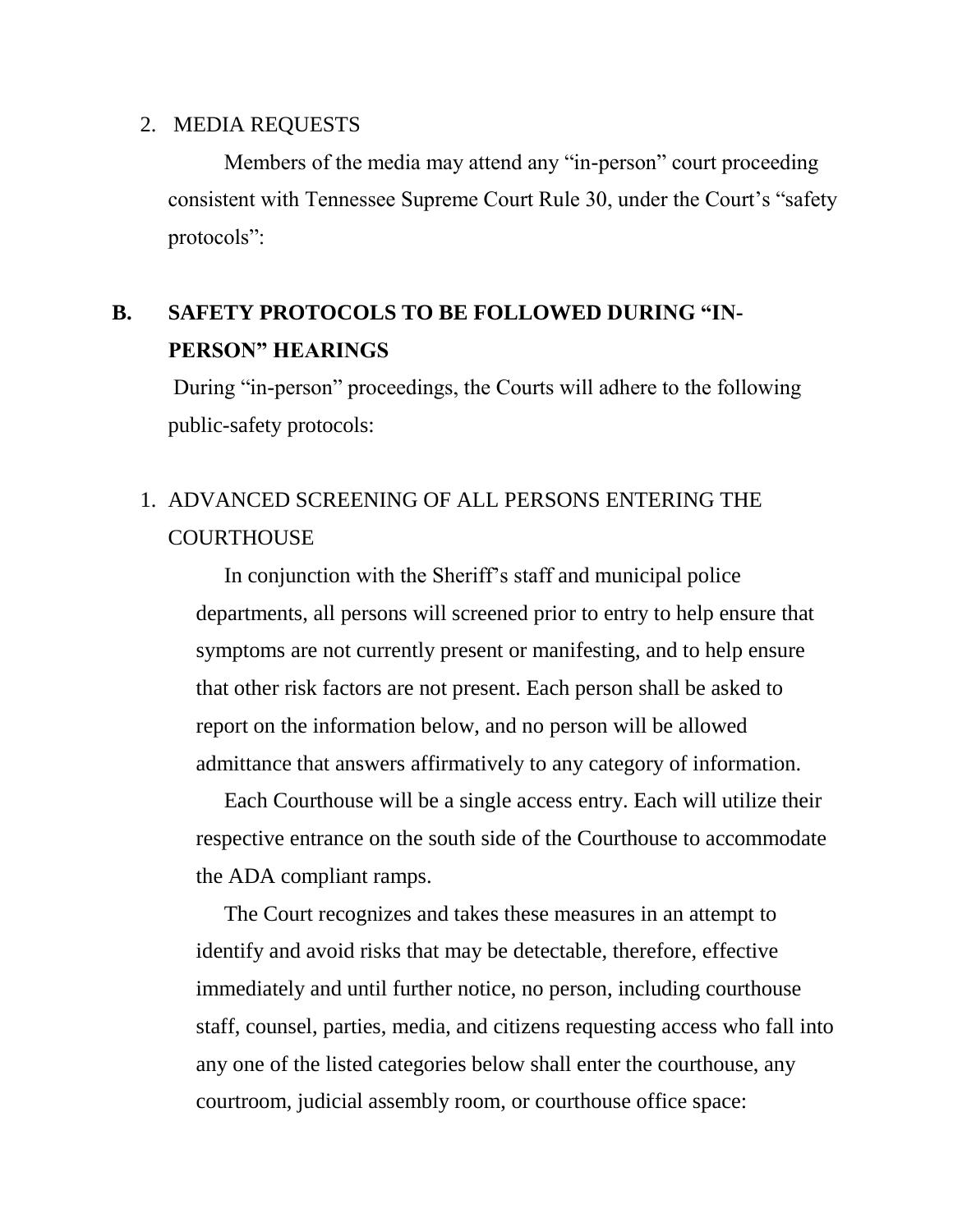- Persons who presently or who have exhibited health conditions in the previous twenty-four (24) hours involving a fever over 100.4, a persistent cough, any shortness of breath, any persistent chest pain, or blush lips or face.
- Persons who have been diagnosed with, or have had contact with, anyone who has been diagnosed with Covid-19 within the past fourteen (14) days.
- Persons who have been asked to self-quarantine by any doctor, hospital, or health agency.
- Persons who have had a recent onset of loss of taste or smell.

#### 2. USE OF SOCIAL DISTANCING IN THE COURTROOMS

The Courts will instruct on and enforce social distancing within the Courtroom. The Courts will require at least 6 feet distance between those allowed to be present in the courtroom or waiting area, absent a need to communicate more closely in person. Those participants, who meet the criteria, to be present in the Courtroom will sit in designated spaces. Attorneys and clients will sit at opposite ends of counsel tables (to confer as necessary within the safety conditions and protocols). Others who are allowed within the gallery of the courtroom will sit in marked locations with no more than two persons per row and keeping one row empty between. In any Courtroom, regardless of size, number of litigants/defendants and attorneys shall not exceed 10. The Judge, court personnel and Court security are not included in this number.

Witnesses must remain outside the Courthouse. The attorney calling the witness for any hearing or bench trial will be responsible for accessing that witness's appearance in Court when needed by telephone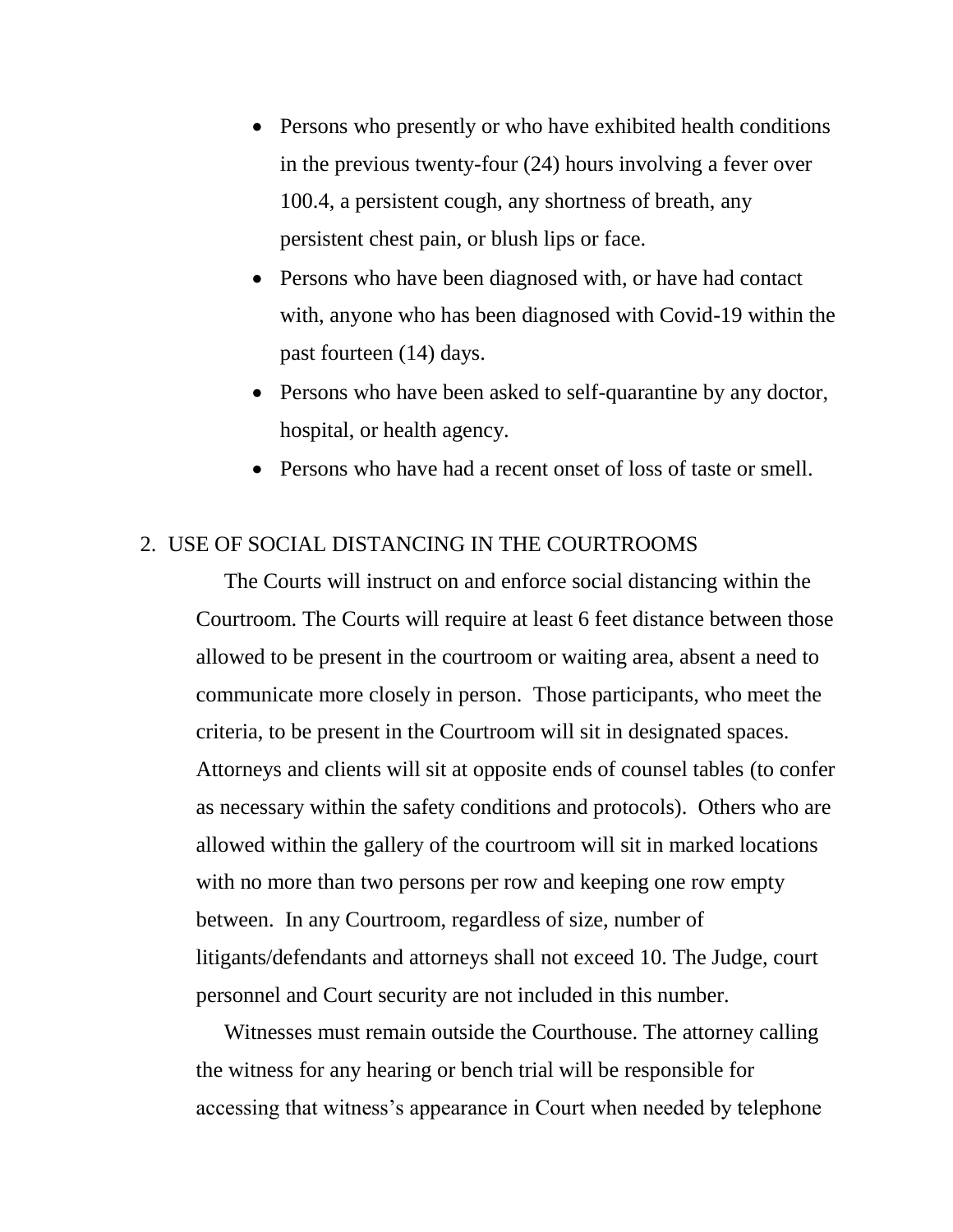or other means. Once a witness has completed his/her testimony they must immediately leave the building. Child witnesses will not be permitted absent prior approval of the Judge presiding over the case. Courthouse security personnel will ensure that all visitors in the hallways and common areas within the courthouse are abiding by the social distancing guidelines.

## 3. AVAILABILITY OF PERSONAL PROTECTIVE EQUIPMENT AND SUPPLIES

The Court will include reminders as to proper coughing and sneezing procedures. The Court will strongly encourage the use of face masks and disposable gloves by those entering the Courthouse facilities, and when available will provide face masks, and will require the use of hand sanitizer, tissues, and no-touch trash receptacles. Signage will be placed throughout the Courthouse to remind visitors of social distancing guidelines.

## 4. SANITATION OF FACILITIES

The courtroom facilities will be sanitized prior to their use, at regular intervals during the day when in use; and at the conclusion of the day. Sanitation measurers will include the wiping of all surfaces with disposal wipes and/or proper disinfectants.

### **C. SPECIFIC SCHEDULES**

Although, the Courts will continue to utilize and encourage the use of telephone and video conference hearings, the following court schedules will be followed for any in-person court proceedings.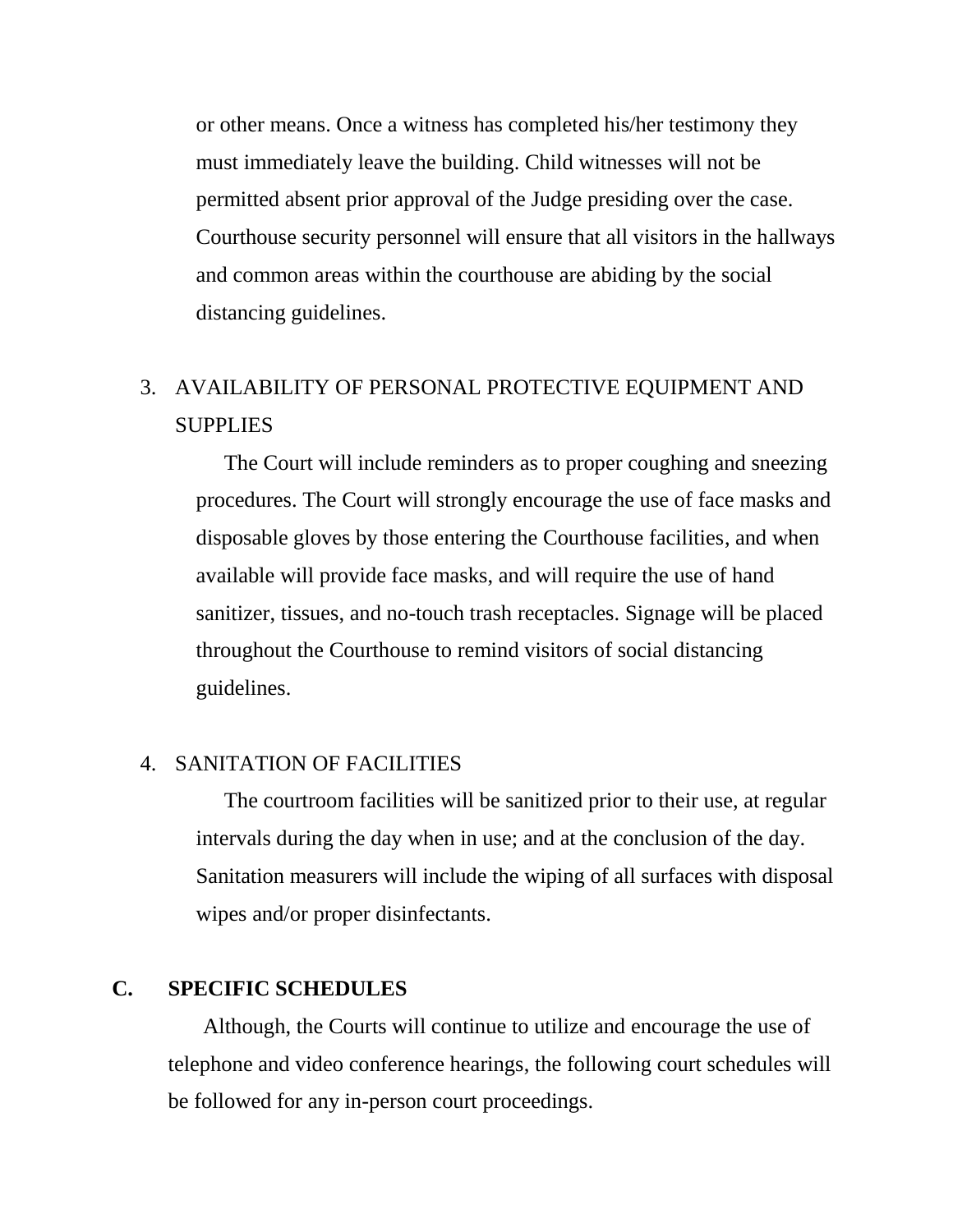## A. **CHANCERY COURT**:

Counsel and/or pro-se litigants shall schedule hearings with the Court's scheduling clerk at (731) 364-3276. Each case scheduled shall be set for a specific time by the scheduling clerk. Only one case will be scheduled at a specific time and cases will be staggered accordingly.

## B. **CIRCUIT COURT**:

There will be no jury trials through July 3, 2020. Bench Trials and Motion hearings will be scheduled individually with the scheduling clerk at (731) 599-5038. Only one case will be scheduled at any specific time and cases will be staggered accordingly.

## C. **WEAKLEY COUNTY GENERAL SESSIONS COURT**:

The Court will utilize the Circuit Courtroom on each Wednesday in May and June for specific settings, and at other times as necessary in accordance with the above guidelines. All hearing shall be scheduled with the Clerk at (731) 364-3455.

### **D. OBION COUNTY GENERAL SESSIONS COURT:**

The Court will utilize the Circuit Courtroom on Wednesdays (civil hearings) and Thursdays (criminal hearings) in May and June for specific settings, and at other times as necessary. All hearing shall be scheduled with the Deputy Clerk, Cammie Thompson at (731) 885- 1811.

## **E. WEAKLEY COUNTY JUVENILE COURT:**

The Juvenile Court will utilize the Circuit Courtroom on each Tuesday in May and June. For any special setting on Tuesday May 26, such shall begin after 11:00 a.m. All hearing shall be scheduled with the Juvenile Court Officer, Keith Jones, at (731) 364-2285.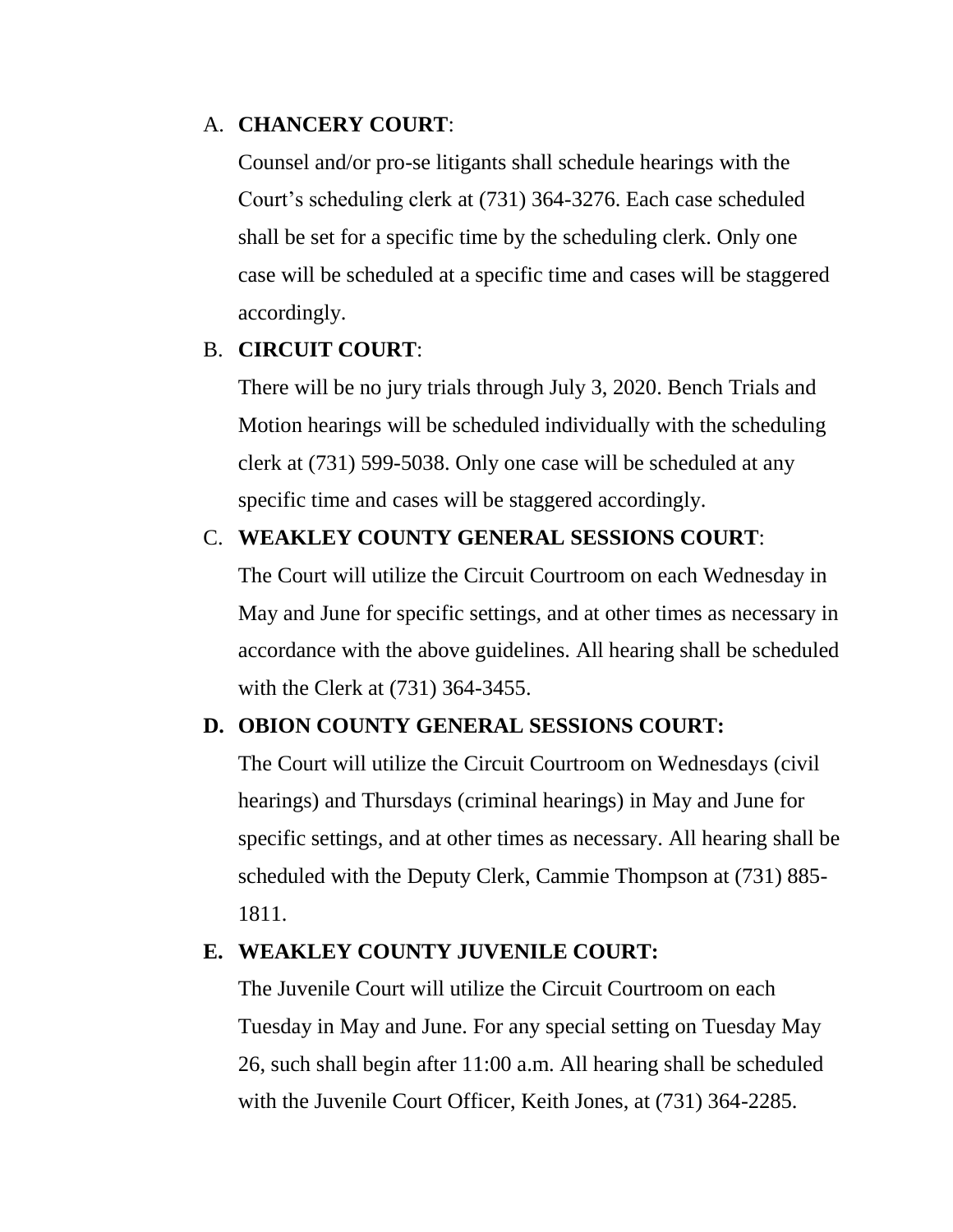### **F. OBION COUNTY JUVENILE COURT:**

Counsel and/or pro-se litigants shall schedule hearings with the Court's scheduling clerk, Regina Whaley, at (731) 885-4550. Each case scheduled shall be set for a specific time by the scheduling clerk. Only one case will be scheduled at a specific time and cases will be staggered accordingly.

- G. **DRESDEN AND GLEASON MUNICIPAL COURTS** will convene every Tuesday in May and June under the strict social distancing criteria set forth above. The Court will limit entry into City Hall and/or the courtroom to ensure proper social distancing.
- H. **MARTIN MUNICIPAL COURT** will convene on June 9 and 25 under the strict social distancing criteria set forth above. The Court will limit entry into City Hall and/or the courtroom to ensure proper social distancing. The Court will limit entry into City Hall and/or the courtroom to ensure proper social distancing.
- I. **GREENFIELD MUNICIPAL COURT** will convene on June 8 and 22 under the strict social distancing criteria set forth above. The Court will limit entry into City Hall and/or the courtroom to ensure proper social distancing.
- J. **SHARON MUNICIPAL COURT** will not convene in the months of May and June but will reconvene on July 13 and 27. The Court will limit entry into City Hall and/or the courtroom to ensure proper social distancing.
- K. **UNION CITY MUNICIPAL COURT** will convene each Monday beginning May 11, through June 29 under the strict social distancing criteria set forth above. The Court will limit entry into City Hall and/or the courtroom to ensure proper social distancing.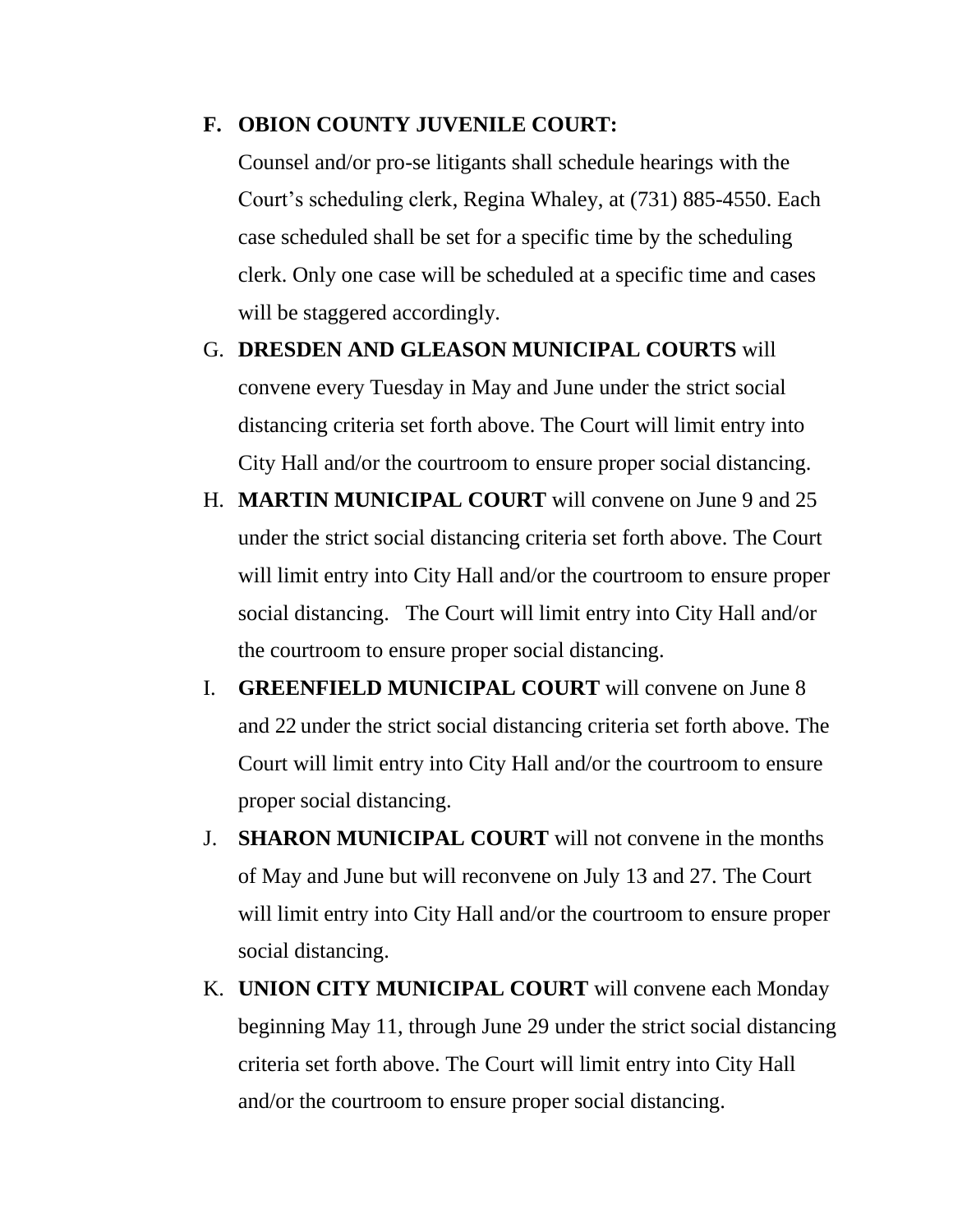- L. **SOUTH FULTON MUNICIPAL COURT** will convene on June 12 under the strict social distancing criteria set forth above. The Court will limit entry into City Hall and/or the courtroom to ensure proper social distancing.
- M. **TROY MUNICIPAL COURT** will convene on Tuesday May 19, and June 2 and 16 under the strict social distancing criteria set forth above. The Court will limit entry into City Hall and/or the courtroom to ensure proper social distancing.
- N. **SAMBURG MUNICIPAL COURT** will convene on May 12 and June 9 under the strict social distancing criteria set forth above. The Court will limit entry into City Hall and/or the courtroom to ensure proper social distancing.
- O. **HORNBEAK MUNICIPAL COURT** will convene on May 26 under the strict social distancing criteria set forth above. The Court will limit entry into City Hall and/or the courtroom to ensure proper social distancing.

The Court has been advised that the Child Support Enforcement Agency does not intend to file or seek in-person hearings or the enforcement of child support matters, including contempt petitions. The Enforcement Agency will continue to pursue these matters on an administrative basis. They will seek review of this at the end of 30 days.

All municipalities are ordered to follow the safety protocols set forth above.

The guidelines, schedules and protocols are subject to modification by the Supreme Court, or the Presiding Judge of the Twenty Seventh Judicial District of Tennessee.